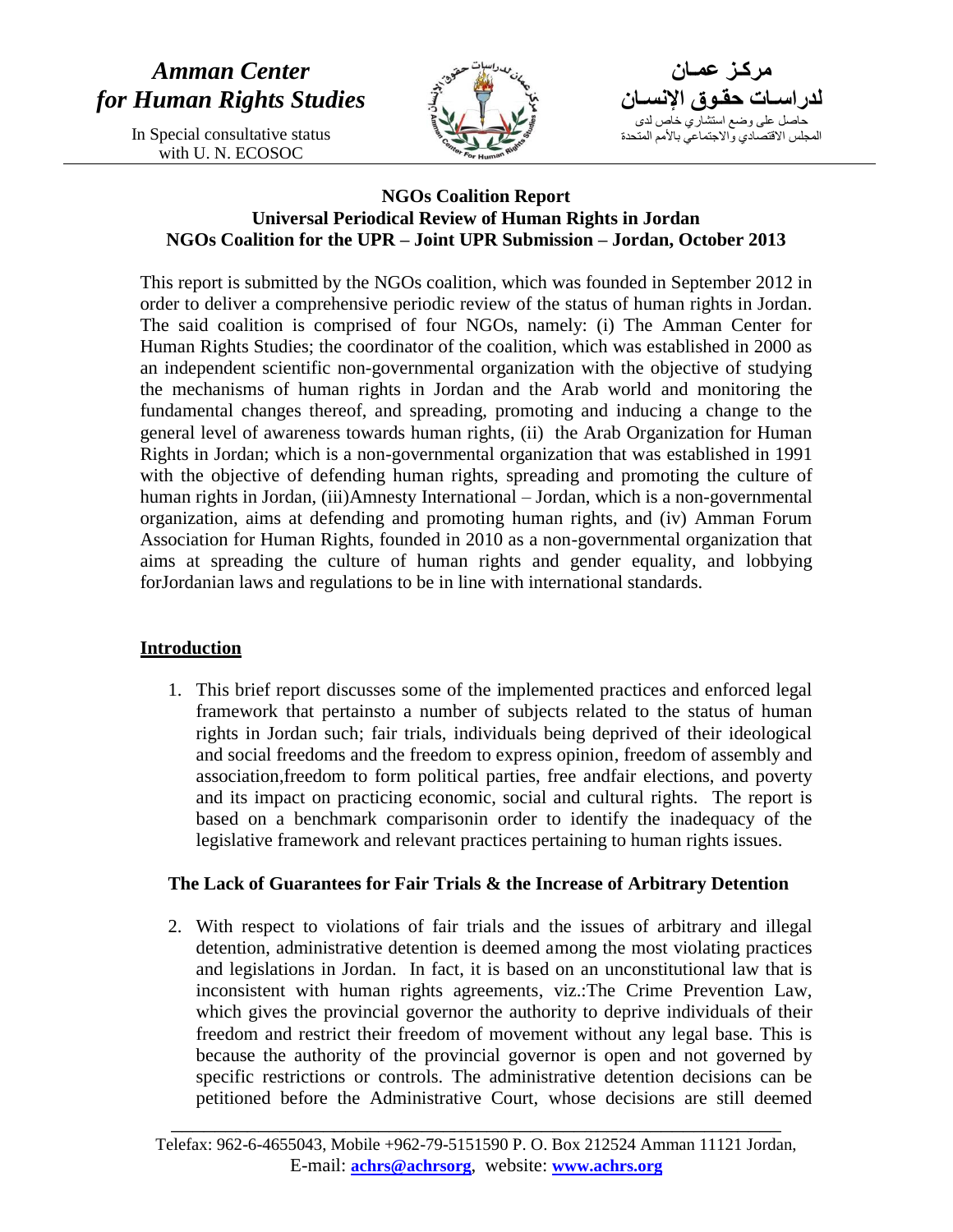# *Amman Center for Human Rights Studies*

In Special consultative status with U. N. ECOSOC



**مركـز عمـان لدراسـات حقـوق اإلنسـان** حاصل على وضع استشاري خاص لدى المجلس الاقتصادي والاجتماعي بالأمم المتحدة

finalin spite of the incorporated constitutional amendments of 2012 which state that detainees can petition these decisions before a superior court. Needless to mention, the fees for bringing this petitionbefore the High Court of Justice is high-priced as it costs up to USD 500, let alone the attorney fees.

- 3. For years, provincial governors have enjoyed unconstrained authority i.e. the number of administrative detainees amounted to twelve thousand persons in 2012, most of whom endured arbitrary detention to bypass the (24) hours legal period of detention stipulated for cases within the authority of civil courts. Furthermore, police officers use their relation with provincial governors to use their authority to detain suspects in order to pursue their interrogation concerning administrative crimes. However, it is noted that the law is set to prevent crimes and hence cannot be applied after the occurrence of crimes but nevertheless, this is still considered the common practice in Jordan.
- 4. The administrative detention is also used to detain women, particularly in the cases of honor killing. According to the latest survey, the number of administratively detained women reached seventeen detainees, some of whom are still being in detention for more than10 years as a protective custody procedure to protect them against violence.
- 5. As for fair trials, the Jordanian Criminal Proceedings Code does not furnish any real guarantee for suspects and arrested people at the initial stage of investigation. This is because the law neither stipulates their right to receiving legal aid and advocacynor states that suspects and arrested individuals need to be verbally informed of the charges for which they are being held; but rather considers the mention of such reasons in the records is adequate. Further, the law does not assure the compliance of detention and interrogations to the principles of human rights, and is also criticized because of some other defectssuch as: (i) unavailability of free legal aid for all cases, (ii) cases are routinely time consuming,(iii) Inequality between the persecution and defense parties, and (iv) breaching the principle of equality of arms, which requires each party to be given a reasonable opportunity to present his or her case under conditions that do not place him or her at a substantial disadvantage vis-à-vis his opponent.+
- 6. In spite of the latest constitutional amendments that limited the jurisdiction of the State's Security Court to specific types of crimes, civiliansare still being tried atthe said Court, whose judges are appointed by the Executive Authority and whose public prosecution is not only military and subject to the Military Discipline Code, but also lacks independency. The Court of Cassation (Supreme Court)interpreted the latest constitutional amendment and declared that the said amendment does not forbid the State's Security Court to look into crimes that was under its jurisdiction prior to the promulgation of the said amendment, and that it does not limit its authority to the specified crimes thereof. The interpretation of the Court of Cassation kept all types of crimes within the jurisdiction of the State's Security Court, and stated that a panel of civilianjudges, that is associated with the State's Security Court, need to be established tolook into the crimes that

Telefax: 962-6-4655043, Mobile +962-79-5151590 P. O. Box 212524 Amman 11121 Jordan, E-mail: **achrs@achrsorg**, website: **www.achrs.org**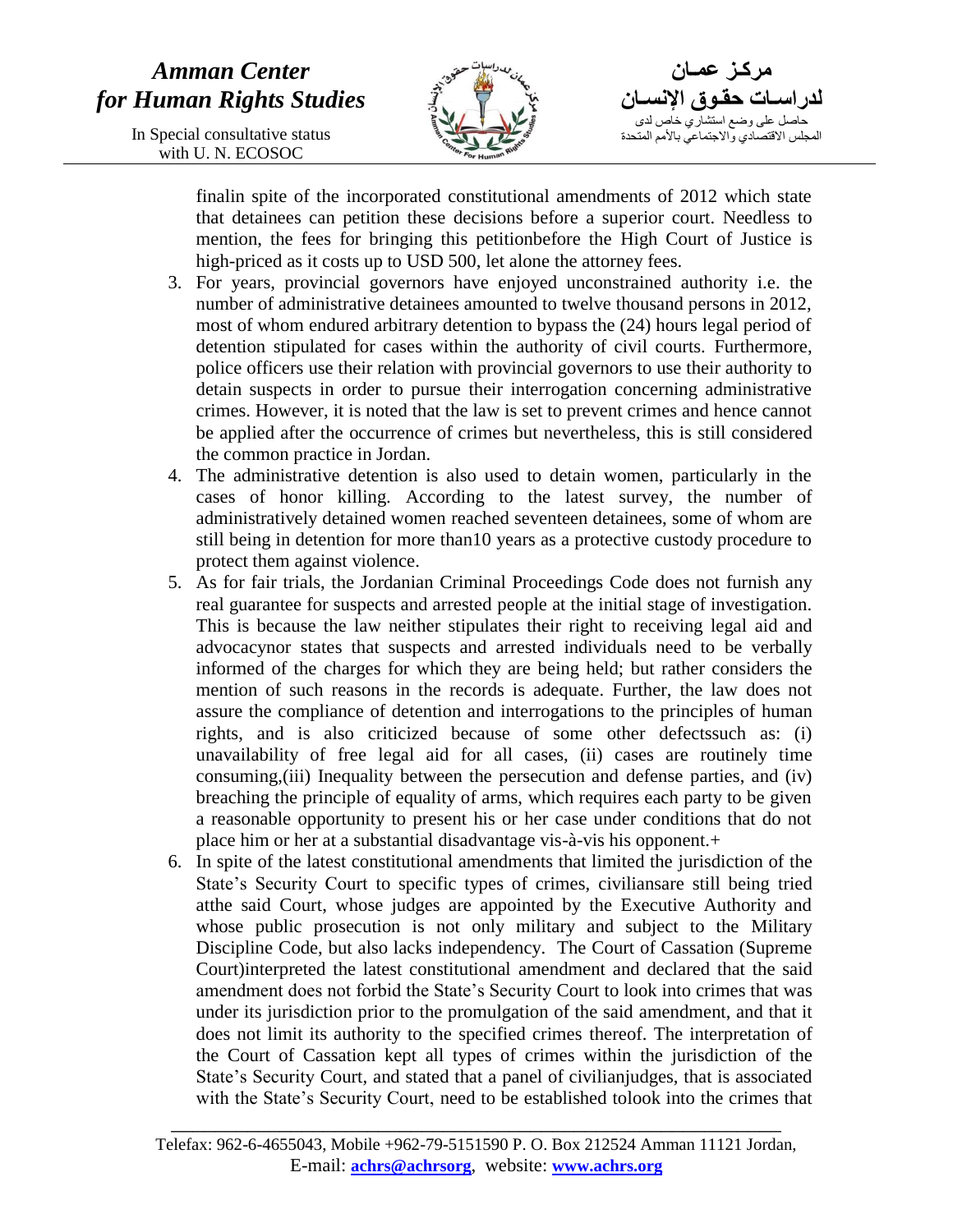# *Amman Center for Human Rights Studies*

In Special consultative status with U. N. ECOSOC



**مركـز عمـان لدراسـات حقـوق اإلنسـان** حاصل على وضع استشاري خاص لدى المجلس الاقتصادي والاجتماعي بالأمم المتحدة

are not specified in the constitution. This is while noting that both military and civilian judges are appointed by the Prime Minister. The Court of Cassationindicated that the constitutional amendment does negate the authority of the military public prosecution to investigate all the crimes falling within the jurisdiction of the State's Security Court. In other words, the Court of Cassation has kept the case as it was before the constitutional amendment.

- 7. Currently, the State's Security Court is used as a means to restrict freedoms; particularly the freedoms of opinion, expression, publication and media. A score of people were tried at this court because of their participation in peaceful protests or for criticizing the regime in Jordan, and hence were prosecuted for the crimes of denouncing the King, conducting actions that could damage the relations with other countries or incitement against the regime.
- 8. The Jordanian law does not compensate victims of unfair trials or arbitrary detention though civil judges excessively exercise their authority to detain people during or before trials. This happens because the law does not specify the reasons for which a person can be detained. The number of administrative detainees reached 23 thousands persons in 2012, of which there were1500 pronounced guilty as charged.

### **Lack of Legislative Framework Ensuring A Free, Just and Fair Elections**

Despite the Law amending the Law of Election to the House of Deputies, and that Jordan has been in force for many years and criticized at both international and national levels, the amended law still does not guarantee justice of representationor ensure equality between citizens. This is because the said law is based on the concept of unequal constituencies, which entitles some constituencies of low population to more seats than other constituencies of high populations since the weight of votes differ from one constituency to another. According to the final notes of the Anti-Discrimination Committee on the Periodic Report of Jordan for the year 2012, areas inhabited by tribes and rural areas dominate the House of Deputies over city areas that are inhabited by Jordanians from Palestinian origins.

9. The election for the Lower House in Jordan is neither independent nor transparent, and the interference and pressure of the security agencies on elections are evident i.e. Security agencies interventions in election are to ensure that the elected memberscomply with their criterion. In fact, the legislative framework organizing the process of election facilitates for this type of intervention andachieves the objectives of the security agencies.

### **Unwarranted Restrictions Imposed on the Right for Peaceful Assembly and Association**

Telefax: 962-6-4655043, Mobile +962-79-5151590 P. O. Box 212524 Amman 11121 Jordan, E-mail: **achrs@achrsorg**, website: **www.achrs.org**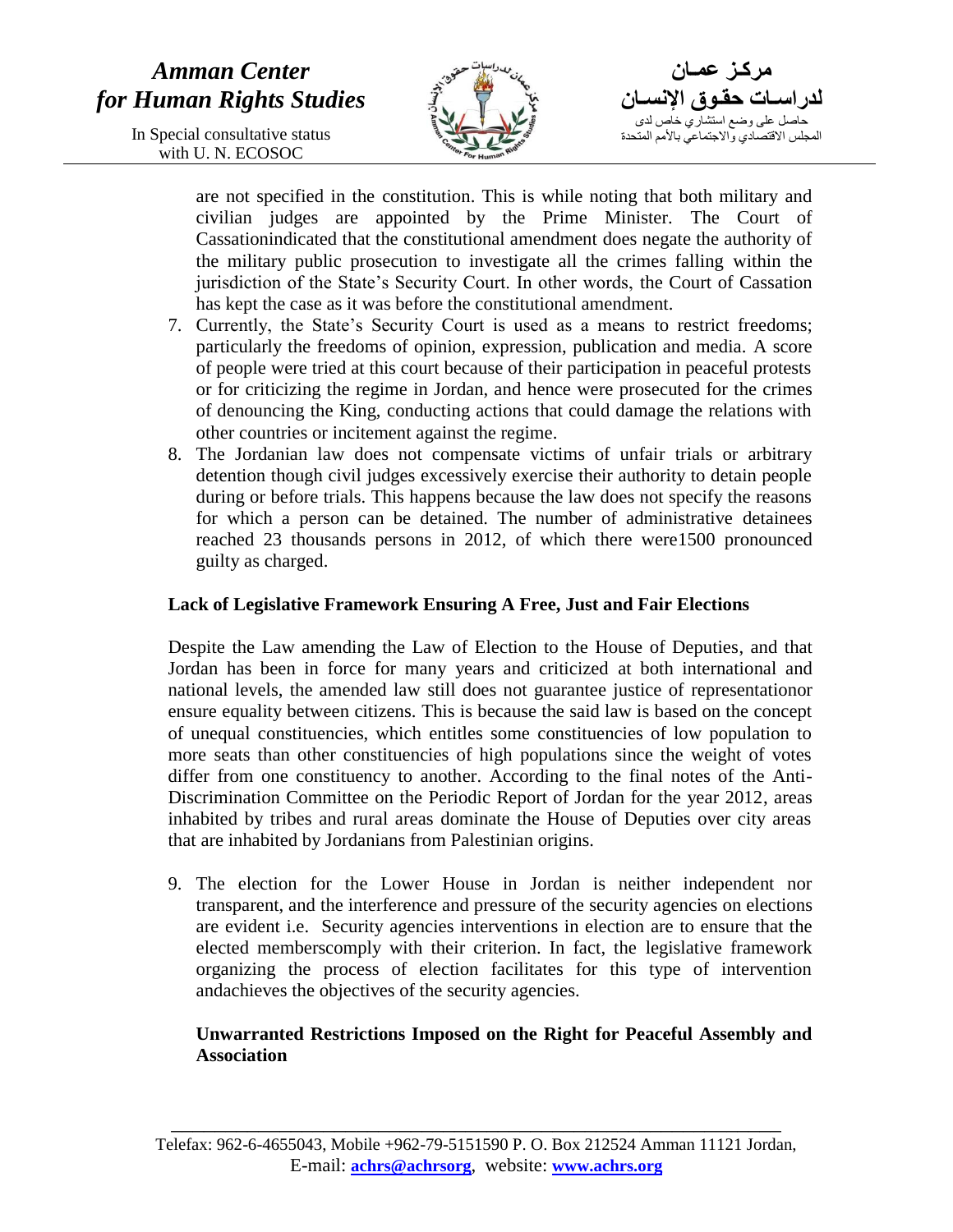

**مركـز عمـان لدراسـات حقـوق اإلنسـان** حاصل على وضع استشاري خاص لدى المجلس الاقتصادي والاجتماعي بالأمم المتحدة

- 10. For the last two years, different security agencies have been breaching at large the right of peaceful assembly i.e. despite the peaceful nature of protests and marches, security agencies have used force against protestors to dismiss their protests and demonstrations without any legal basis for this action. Needless to mention the cooperation of the security agencies with groups of outlaws who assaulted protestors in the presence of police officers without attempting to stop them or arrest them. This indicates that security agencies refrain from providing protection to public demonstrations and protests.
- 11. The current in force Public Assemblies Law includes strict restrictions on exercising the right of peaceful assembly i.e. Article (5) of the said law deems every public assembly organized without notifying the provincial governor 48 hours prior to the date of the assembly is illegal and a crime that is punishable according to the Penal Code. Furthermore, the law stipulates that the organizers of these events and all participants are responsible for any damages caused to public and private properties.
- 12. Since the beginning of protests and demonstrations in Jordan, particularly those that happened after the rise of prices at the end of 2012, hundreds were arrested, of which there were 88 persons tried at the State's Security Court because of participating in these demonstrations and expressing their opinions.
- 13. As for the right of forming associations, the valid law for the year 1966 and the 2008 amendments thereof, came to hinder the exercise of this rightfreely. This is because the law requires registering all associations, including non-governmental associations and organizations, in the associations' record whose administration is not independent and under the direct managementof the Minister of the Social development. In order for a new association to complete its registration, it has to submit an application and wait for its approval instead of just sufficing with sending a notification to the ministry. The approval depends on the mood of the Associations' record officer who often abuses the authority vested in him i.e. he turned down 12 applications since 2008 on the grounds that such associations have unsuitable objectives or contravene the general law. The law also requires the approval of the prime minister who is not obligated to make any recommendations, in order for an association to receives foreign funding.
- 14. The Political Parties Law imposed obstacles that obstructed the freedom of forming political parties and hinder their work i.e. in order for registering a new political party, the law requires it to be registered at the affairs of the political parties committee which is chaired by the ministry of interior and whose formation is dominant by the Executive Authority, and the responsibility of approvals is assigned to the Ministry of Interior instead of assigning such authority to the Ministry of Political Development.
- 15. Aside from all the previously mentioned points, there are laws and practices that restrict the freedom of joining political parties, as such: laws forbidding employees of public institutions to join political parties , students whose study is covered by the royal financial aid are obligated to sign a document that they will

Telefax: 962-6-4655043, Mobile +962-79-5151590 P. O. Box 212524 Amman 11121 Jordan, E-mail: **achrs@achrsorg**, website: **www.achrs.org**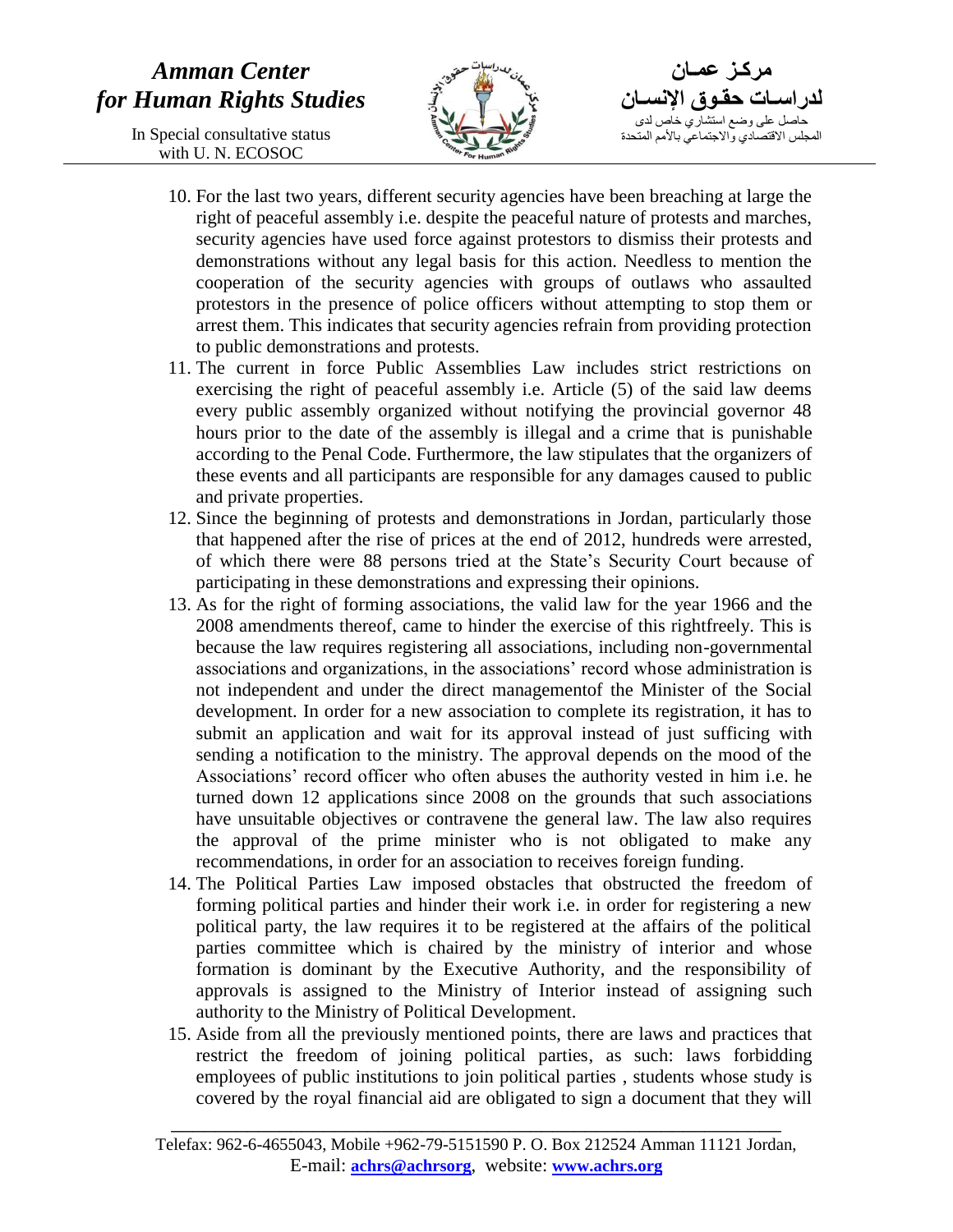

**مركـز عمـان لدراسـات حقـوق اإلنسـان** حاصل على وضع استشاري خاص لدى المجلس الاقتصادي والاجتماعي بالأمم المتحدة

not join any political parties and imposed conditions on the contracts of lecturers teaching in universities that prevent them from joining any political party. Moreover, there are many strict conditions that restrict the freedom of forming political parties.

## **Restricting the Freedom of Opinion & Expression Through Many legislative Frameworks:**

- 16. The Jordanian Penal Code is considered one of the main threats to the freedoms of opinion and expressions i.e. It criminalizes acts, pertaining to the freedom of expression and opinion, such as denouncing the King, religions or religious figures, criticism against the regime etc. Every year, tens of people are tried at the State's Security Court and Regular Courts for opinions they have expressed or articles they have published on the basis of the said crimes.
- 17. The latest amendments to the Press and Publication Law, and the Cyber Crimes Law enforced restrictions on the use of internet and permitted persecuting people and have them tried for expressing their opinions peacefully online. The Press and Publication Law imposed many restrictions on website, one of which is requiring the websites, be it local or international, to register at the Department of Press and Publications.
- 18. The Jordanian government still monitors the media and intervenes in the managing newspaper and its daily work. The security agencies exercise pressure on the chief editors to stop sending some press materials from being published.
- 19. Among the other restrictions on the freedom of opinion and expression is the difficulty to access official information and documents. The valid right to access information law includes many restrictions i.e. it only permits the disclosure of unclassified information, and until this moment neither the documents nor the information have been categorized. The law also gives other laws legal superiority over its provisions such as the State's Documents and Secrets Law, and it gives the right to access this information only to Jordanians. It also does not require providing an explanation to the reasons for which requests to access information were denied. In general, the said law does not promote transparency or public disclosure.

## **Poverty and its Impact on Exercising Economic, Cultural and Social Rights**

20. The Living standard dissatisfaction rate in Jordan for the year 2011 scored 8.3 out of 10, indicating an increase in the rates of poverty and unemployment. Not to mention the state's direct and indirect taxes that drains the financial resources of individuals, and made enrolling in a university in Jordan unaffordable by many citizens .

Telefax: 962-6-4655043, Mobile +962-79-5151590 P. O. Box 212524 Amman 11121 Jordan, E-mail: **achrs@achrsorg**, website: **www.achrs.org**